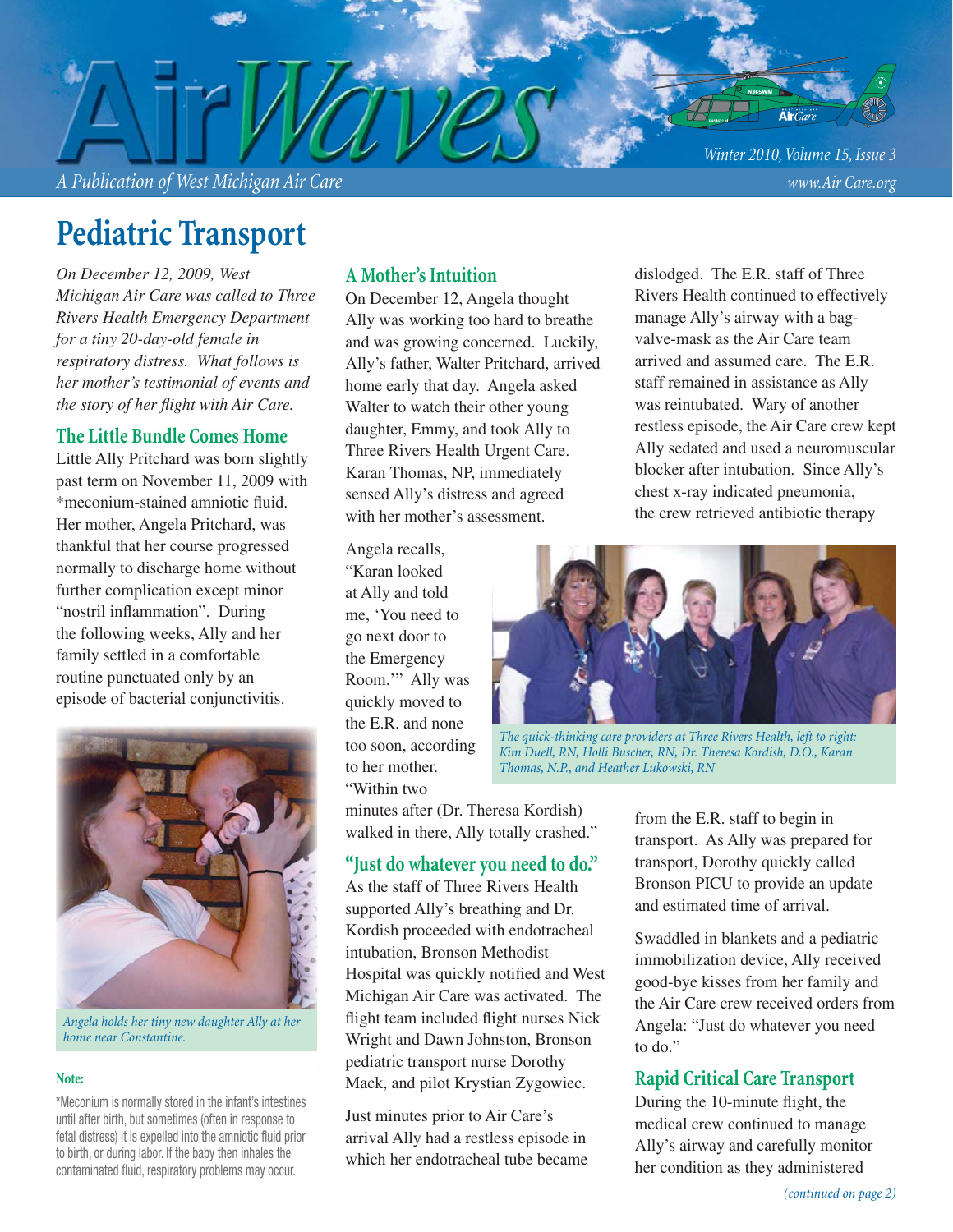#### **Pediatric Transport** *(continued from page 1)*

needed medications. The medical crew called a radio alert to Bronson E.R. to request helipad assistance and provide a report of Ally's condition.

Upon landing at Bronson Methodist Hospital, Ally was transferred to the Pediatric Intensive Care Unit (PICU) and then carefully moved to a specialty crib. Nursing and respiratory therapy staff assisted Dr. Tammy Drew in Ally's care.



*Dr. Tammy Drew, D.O. managed Ally's care and recovery at Bronson's Pediatric Intensive Care Unit.*

#### **Bronson's Pediatric Specialty Services**

Angela lost track of day and night as 4 days went by in the PICU. She greatly appreciated the Bronson staff's support during this time.

"Nurses do not get the credit they deserve. I could ask the same question 20 times and they didn't mind," Angela said. "I didn't know how they could come in every day being happy… they cared for Ally like she was their own child."

Slowly Ally began to improve and was extubated. She was moved to the pediatric general floor. On day 6 she was discharged home with her family.



 $\mathcal{L}^{\mathcal{R}}$ 

*Angela Kinnell, RN. Ally's mother praised Bronson pediatric nurses like Angela for their patience and for treating Ally as if she were their own child.*

"Everyone at Bronson was so wonderful," said Angela, who asked that RNs Angela Kinnell and Keri Wiersma be given special recognition.

### **A System That "Rocks"**

Angela and her family are also grateful for Air Care's critical care transport system that connects Southwest Michigan's hospitals and provided the needed bridge of care for Ally. This is the advantage Air Care brings to regional hospitals by acting as an extension of their resources when the need is urgent.

"The system rocks, obviously," said Angela. "People just don't realize it. The whole system worked out great for us that night. When Ally wakes up every morning, I know how lucky we are. There are no words that I can say."



*By Dawn Johnston, RN, NREMT-P, CFRN Flight Nurse West Michigan Air Care*

## **West Michigan Air Care Welcomes New Pilot, Krystian Zygowiec**



Krystian has called southwest Michigan "home" for most of his life growing up in Berrien Springs. Knowing he wanted to pursue a career in aviation he enrolled at Andrews University for a Bachelor's of Technology in aviation

flight and maintenance. Just prior to completing his degree at Andrews, a ride-along with West Michigan Air Care made him realize that he had to pursue his dream of becoming an EMS helicopter pilot.

After his training was complete, Krystian was hired as instructor at Bristow Academy teaching FAA and JAA students. After about a year Krystian progressed into flying for Era Helicopters in Louisiana. The job consisted of providing helicopter support to oil platforms located in the Gulf of Mexico. Working offshore offered an excellent learning experience in how to manage your fuel, helicopter weight, and weather decisions to complete a safe and efficient mission. While at Era, Krystian flew EC-120's and AS-350's on busy contracts which helped to rapidly build his turbine time.

Following a year of flying offshore Krystian accumulated the flight time and experience that's required to apply for an EMS pilot job. He was delighted when Omniflight Helicopters offered him a position in Saginaw, MI flying a BK-117 at a single pilot VFR program. While finishing up his first year in Saginaw, he was informed of an open position for a single pilot Instrument Flight Rules (IFR) EMS program. Having always wanted the additional challenge of an IFR program he was quick to apply and very happy to accept their offer of a position.

When a pilot position opened up at Air Care in Kalamazoo, Krystian and his wife were happy to have the chance to move back closer to family and old friends. He also now enjoys flying the same helicopter that inspired him years ago to pursue a career as an EMS pilot.

"In my opinion flying EMS is an excellent career choice for someone who does not want to go into work and follow the same routine day after day," says Krystian. "I couldn't think of a more rewarding way to utilize my skills as a helicopter pilot."

During his off time Krystian enjoys spending time with his wife Julie and their daughter Ava. In April they are expecting the addition of a son to the family. His hobbies include skydiving, scuba diving, kayaking and anything else in the outdoors.

*Page 2*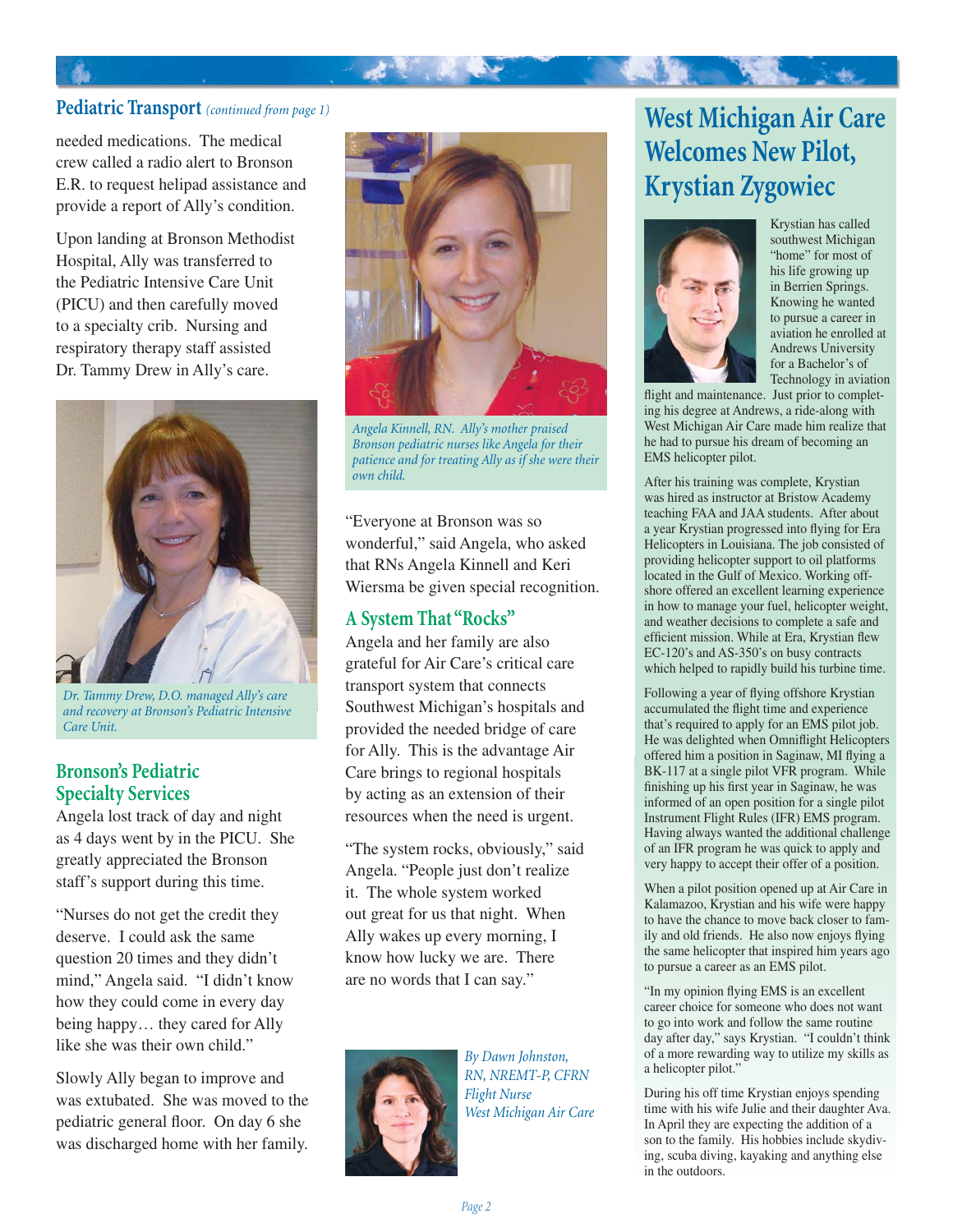## **Bronson Methodist Hospital's PICU Transport Nurses Share a Seat on the Helicopter**

*Who's that extra member of the medical crew? Is it an observer? A physician resident? No, it's a Bronson PICU transport nurse, and that means Air Care is flying to pick up a pediatric patient from a regional hospital in the southwest Michigan area.* 

When West Michigan Air Care is called to a scene involving pediatric trauma, the medical crew manages this patient as per normal operations. In other cases, when a regional hospital calls Bronson Methodist Hospital to request a pediatric patient transfer, the receiving physician will often send a PICU transport nurse along when Air Care is activated.

Each of these highly skilled pediatric ICU transport nurses is a valuable asset to patient care during Air Care transports. This arrangement combines the critical care skills of both teams for the benefit of emergent pediatric patients in the region.

During a typical pediatric flight, the 3-member crew is flown to a regional facility and performs patient care as a team. Duties are divided to assure an efficient turnaround time back to Bronson PICU. After evaluation and critical interventions are complete, the PICU transport nurse calls a final report to the receiving physician before the patient is flown back to Bronson Hospital.

 Janet Barnes, RN, a PICU transport nurse at Bronson, said she appreciates her flights with West Michigan Air Care.

"It's one of my favorite things to do," said Janet. "When the doc calls and says 'OK, Janet. You're going on a flight with Air Care,' I get so excited. We all enjoy it," she said, referring to the other PICU transport nurses. "It's nice working with the crew."

 Initial training for these specialized nurses to become a part of the West

When they're not flying with West Michigan Air Care, Bronson's PICU transport nurses are available to provide ground transport for pediatric referrals from the surrounding



*The PICU Transport Nurses at Bronson Methodist Hospital. Shown left to right: Dorothy Mack, RN, Nancy Eaton, RN, Valarie Roach, RN, Janet Barnes, RN, Jessalynn Colbert, RN (Not pictured: Peggy Landon)*

Michigan Air Care team takes place over a 3-month period. The trainees are schooled in flight safety, flight physiology, egress training and in-flight patient emergencies as they become acquainted with Air Care's procedures and equipment. Air Care also provides annual continuing education in these areas for PICU transport nurses.

Dorothy Mack, RN, a veteran PICU transport nurse of 17 years at Bronson said she appreciates getting to know other health care professionals from the region during transports. "I think we all learn from each other. There isn't a day I don't learn something. We all have different backgrounds. If you look, there's always an opportunity to learn something to make you a better nurse."

region. When there are no transport requests, their many duties at Bronson include placing PICC lines and difficult IVs, responding to codes, assisting with conscious sedation procedures and trauma calldowns in the emergency room.

West Michigan Air Care is proud to share the sky with Bronson's PICU transport nurses. It is an honor to deliver emergency pediatric care to southwest Michigan alongside these dedicated professionals.

*Ideas? Comments? Photos? Send them all to Dawn Johnston, AirWaves editor at dmjohnston@aircare.org*